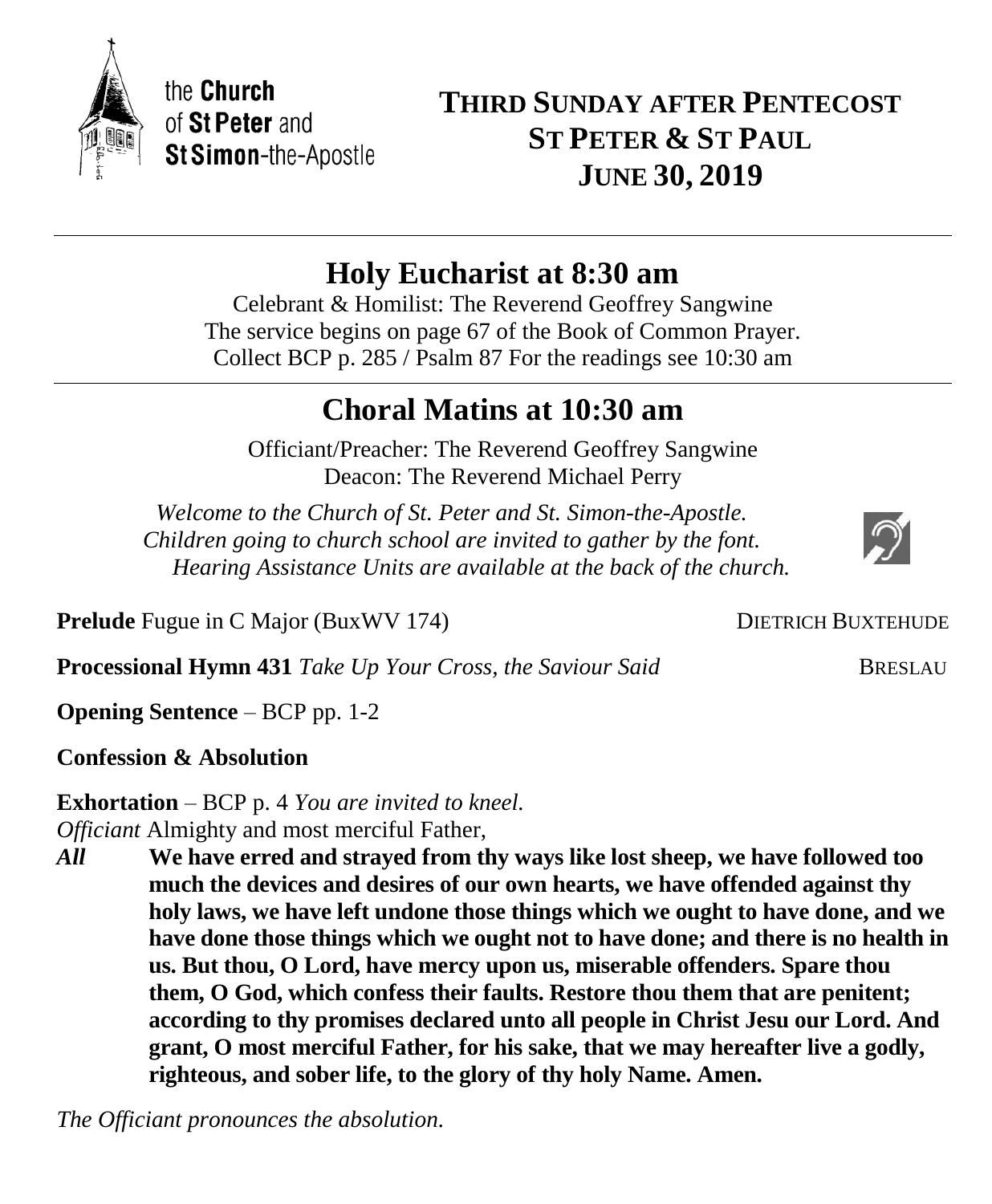*Reader* The first lesson is written in the  $34<sup>th</sup>$  chapter of Ezekiel, beginning at the  $11<sup>th</sup>$  verse. For thus says the Lord God: I myself will search for my sheep, and will seek them out. As shepherds seek out their flocks when they are among their scattered sheep, so I will seek out my sheep. I will rescue them from all the places to which they have been scattered on a day of clouds and thick darkness. I will bring them out from the peoples and gather them from the

2

As it was in the beginning, is now and 'ever' shall be / world without ' end.  $A'$ — 'men.

The Lord God omnipotent reigneth:/ O ' come, ' let us ' worship.

*Please be seated.*

Glory be to the Father, and 'to the 'Son / and 'to the 'Holy 'Ghost;

let us heartily rejoice in the ˈ strength of ˈ our salˈvation.

Let us come before his presence ' with thanks ' giving / and show ourselves ˈ glad in ˈ him with ˈ psalms.

The Lord God omnipotent reigneth: / O ' come, ' let us ' worship.

**Lord's Prayer –** BCP p. 5

**Versicles & Responses –** BCP p. 6

**Venite**: *Sung by all. Please remain standing.*

For the Lord is a ˈ great ˈ God /

O come, let us ˈ sing unto ⋅ the ˈ Lord: /

and a great 'King a⋅bove ' all ' gods.

In his hand are all the ˈ corners ⋅ of the ˈ earth /

and the  $\cdot$  strength of  $\cdot$  the  $\cdot$  hills is  $\cdot$  his  $\cdot$  also. The sea is ' his and  $\cdot$  he ' made it / and his ' hands pre' pared the  $\cdot$  dry ' land.

O come, let us worship and ˈ fall ˈ down /

and ˈ kneel be⋅fore the ˈ Lord, our ˈ Maker.

For he is the ˈ Lord our ˈ God /

and we are the people of his pasture,  $\alpha$  and the  $\beta$  sheep of  $\alpha$  his  $\beta$  hand.

# **First Lesson** *Ezekiel 34:11-16 Read by Diane Birch*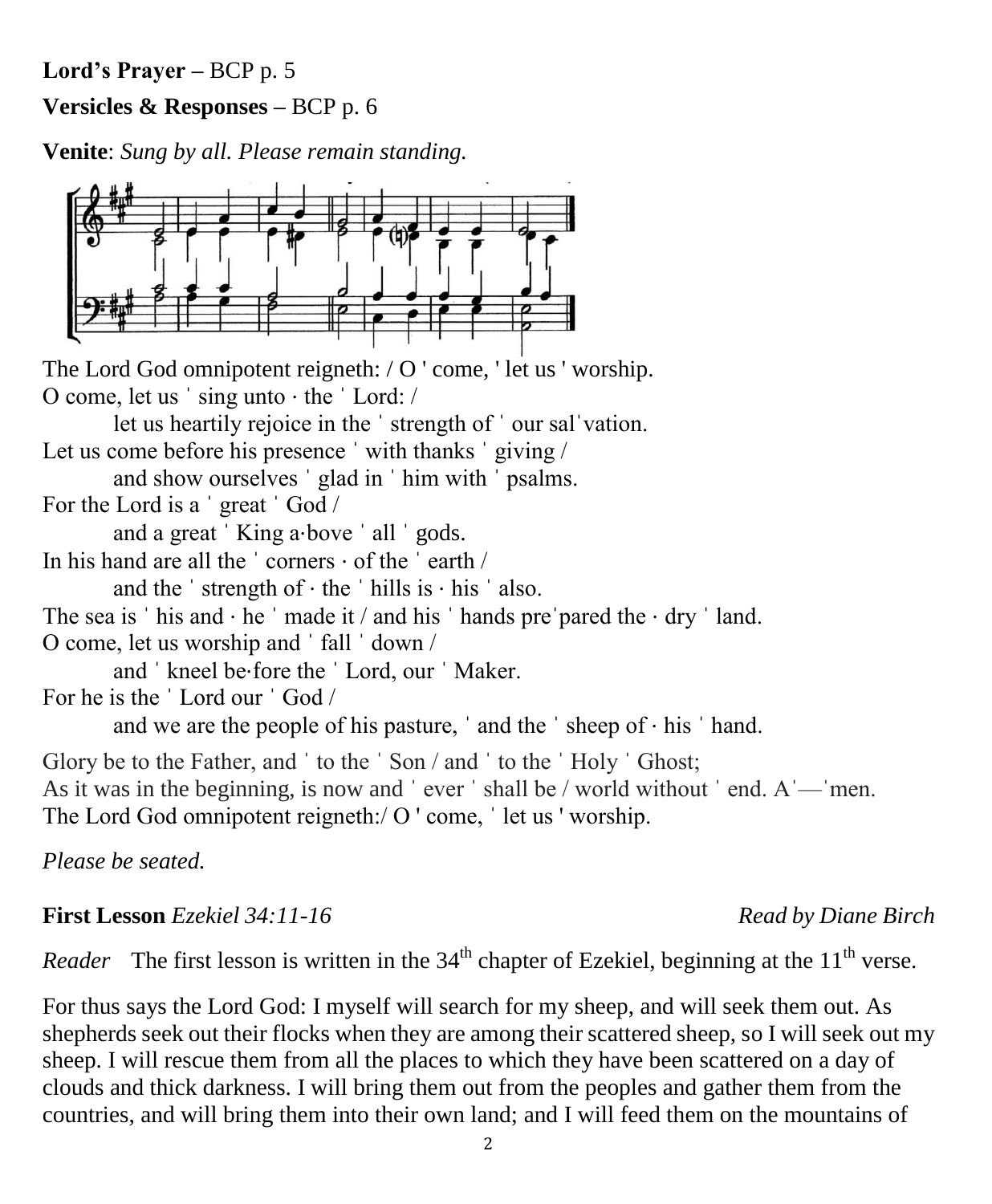Israel, by the watercourses, and in all the inhabited parts of the land. I will feed them with good pasture, and the mountain heights of Israel shall be their pasture; there they shall lie down in good grazing land, and they shall feed on rich pasture on the mountains of Israel. I myself will be the shepherd of my sheep, and I will make them lie down, says the Lord God. I will seek the lost, and I will bring back the strayed, and I will bind up the injured, and I will strengthen the weak, but the fat and the strong I will destroy. I will feed them with justice.

*Reader* The word of the Lord. *All* **Thanks be to God.**

### **Psalm 87**



*Cantor*<sup>1</sup> HIS FOUN-dation is upon the ho-**ly** hills:

the Lord loveth the gates of Sion more than all the dwel-**lings** of Jä-cöb.

- $All$  <sup>2</sup> Very excellent things are spoken of thee, thou **ci**-ty öf Göd.
- *Cantor* <sup>3</sup> I will make mention of Rahab and Ba-**by**-lon,
	- as among **them** that knöw më.
- *All* <sup>4</sup> Behold Philistia and Tyre, with Ethio-**pi**-a; lo, this **one** was börn thëre.
- *Cantor* <sup>5</sup> Yea, of Sion it shall be said, 'This one and that one were born **in** her; and the Most High himself **shall** es-täb-lish<sub>K</sub>hër.
- *All* The Lord shall reckon when he ' writeth up the **peo**-ples, that this **one** was börn thëre.
- *Cantor* <sup>7</sup> The singers also and dancers **shall** say, All my fresh **springs** are ïn thëe.'
- *All* Glo-ry be to the Father, and to the **Son**, / and **to** the Ho-ly *Ghost*;
- *Cantor*As it was in the beginning, is now, and ever **shall** be, /
- *All* world with-**out** end. Ä-mën.

### **Second Lesson** *2 Timothy 4:1-8 Read by Nancy Nourse*

*Reader* The Second Lesson is written in the 4<sup>th</sup> chapter of the Second Letter of Paul to Timothy, beginning at the  $4<sup>th</sup>$  verse.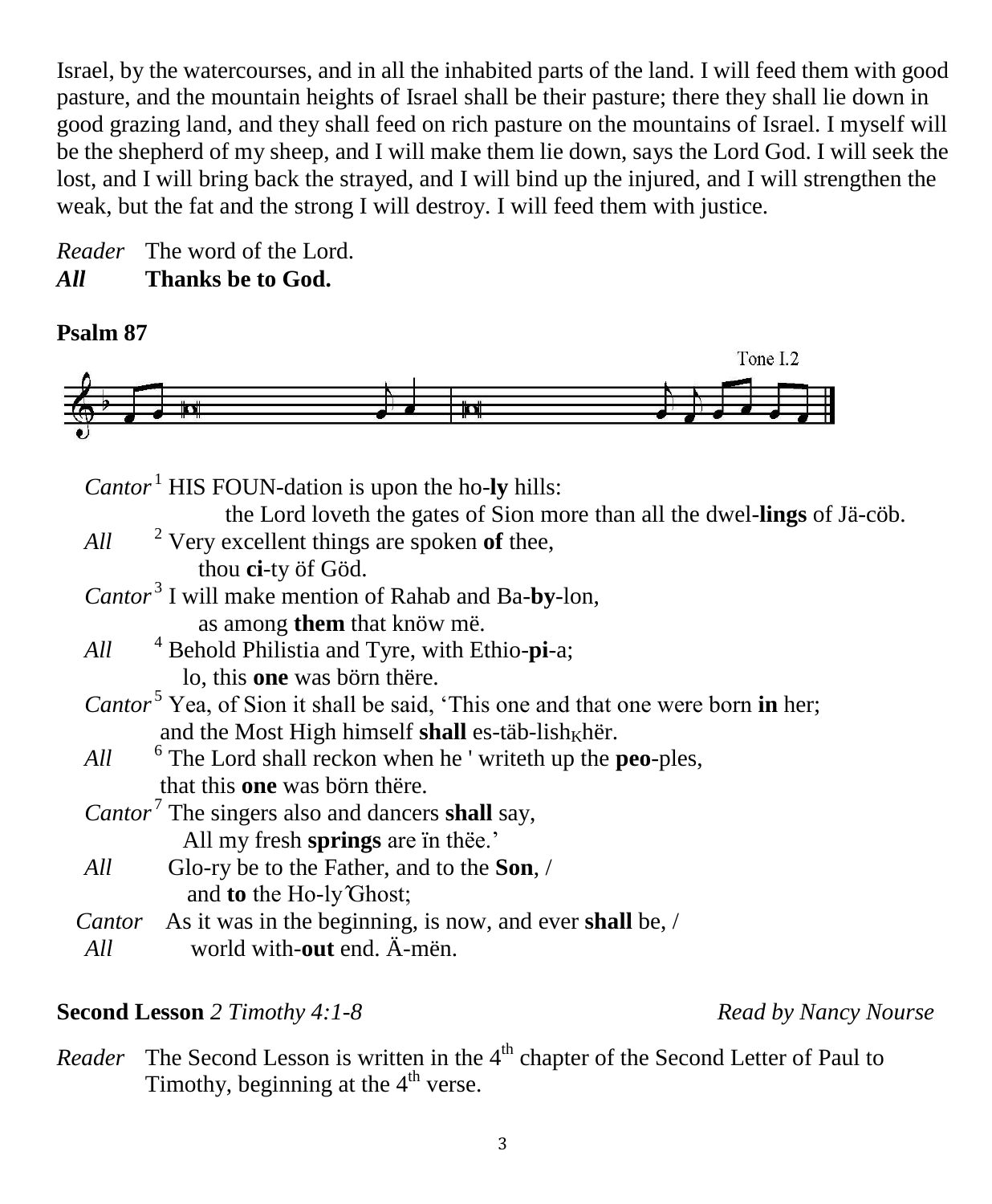In the presence of God and of Christ Jesus, who is to judge the living and the dead, and in view of his appearing and his kingdom, I solemnly urge you: proclaim the message; be persistent whether the time is favourable or unfavourable; convince, rebuke, and encourage, with the utmost patience in teaching. For the time is coming when people will not put up with sound doctrine, but having itching ears, they will accumulate for themselves teachers to suit their own desires, and will turn away from listening to the truth and wander away to myths. As for you, always be sober, endure suffering, do the work of an evangelist, carry out your ministry fully. As for me, I am already being poured out as a libation, and the time of my departure has come. I have fought the good fight, I have finished the race, I have kept the faith. From now on there is reserved for me the crown of righteousness, which the Lord, the righteous judge, will give to me on that day, and not only to me but also to all who have longed for his appearing.

*Reader* The word of the Lord. *All* **Thanks be to God.**



*Sung by all. You are invited to stand.*

We praise 'thee, O 'God; / we acknowledge 'thee to 'be the 'Lord. All the 'earth doth 'worship thee, / the 'Father 'ever 'lasting.

To thee all angels ˈ cry aˈloud / the heavens and ˈ all the ˈ powers thereˈin. To thee ˈ cherubim and ˈ seraphim / conˈtinualˈly do ˈ cry

Holy ˈ holy ˈ holy / Lord ˈ God ˈ of ˈ hosts;

Heaven and 'earth are 'full / of the 'majes⋅ty ' of thy ' glory.

The glorious company of the a postles ' praise thee / the goodly fellowship ˈ of the ˈ prophets ˈ praise thee; The noble army of 'martyrs' praise thee, / The holy church throughout all the world 'doth ac 'knowledge ' thee,

2nd The Father, of an 'infinite 'majesty / thine honourable, true and only Son; also the ˈ Holy ˈ Ghost, the ˈ Comforter.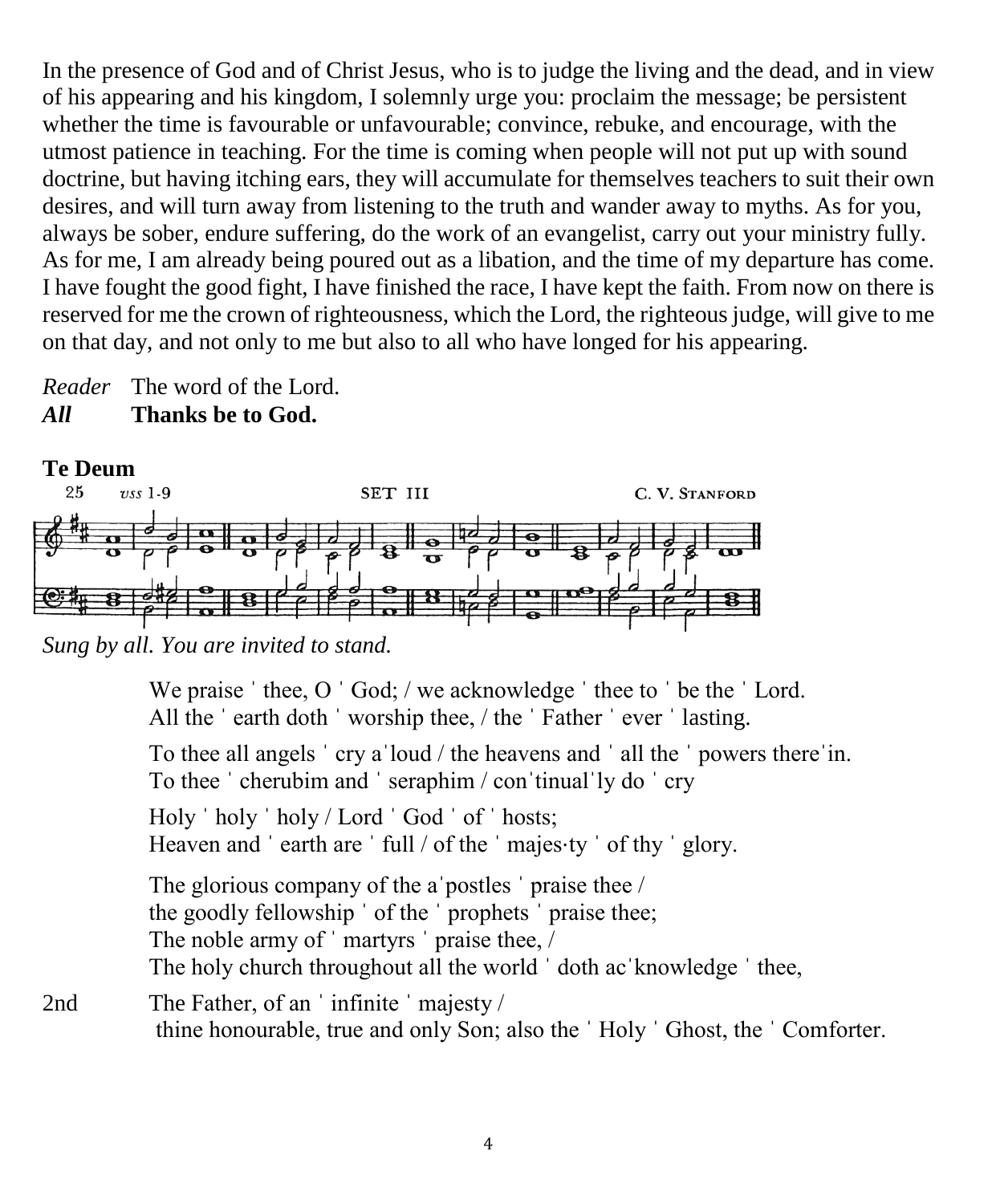Thou art the King of 'glory, O ' Christ. Thou art the everˈlasting ˈ Son of ⋅ the ˈ Father. When thou tookest upon thee to de liver  $\mid$  man / Thou didst not abˈhor the ˈ Virgin's ˈ womb.

When thou hadst overcome the 'sharpness of 'death / thou didst open the kingdom of ˈ heaven to ˈ all beˈlievers. Thou sittest at the right hand of God, in the  $\degree$  glory  $\cdot$  of the  $\degree$  Father. / We believe that thou shalt ' come to ' be our ' judge.

We therefore pray thee, 'help thy ' servants / whom thou hast redeemed 'with thy ' precious ' blood. Make them to be numbered  $\cdot$  with thy  $\cdot$  saints  $\prime$  in  $\cdot$  glory  $\cdot$  ever lasting.



O Lord save thy people and ˈ bless thine ˈ heritage; \* Govern them and 'lift them ' up for ' ever. Day by day we ' magni-fy ' thee;  $*$ and we worship thy Name, ˈ ever ˈ world with-out ˈ end. Vouchsafe O Lord to keep us this ˈ day with-out ˈ sin. \* O Lord have mercy upˈon us, have ˈ mercy upˈon us. O Lord let thy mercy lighten upon us, as our  $'$  trust is  $\cdot$  in  $'$  thee.  $*$ O Lord, in thee have I trusted: let me ˈ never ˈ be conˈfounded.

**Third Lesson** *John 21:15-19 Read by the Reverend Michael Perry*

*Reader* The third lesson is written in the  $10<sup>th</sup>$  chapter of the Gospel according to John, beginning at the  $22<sup>nd</sup>$  verse.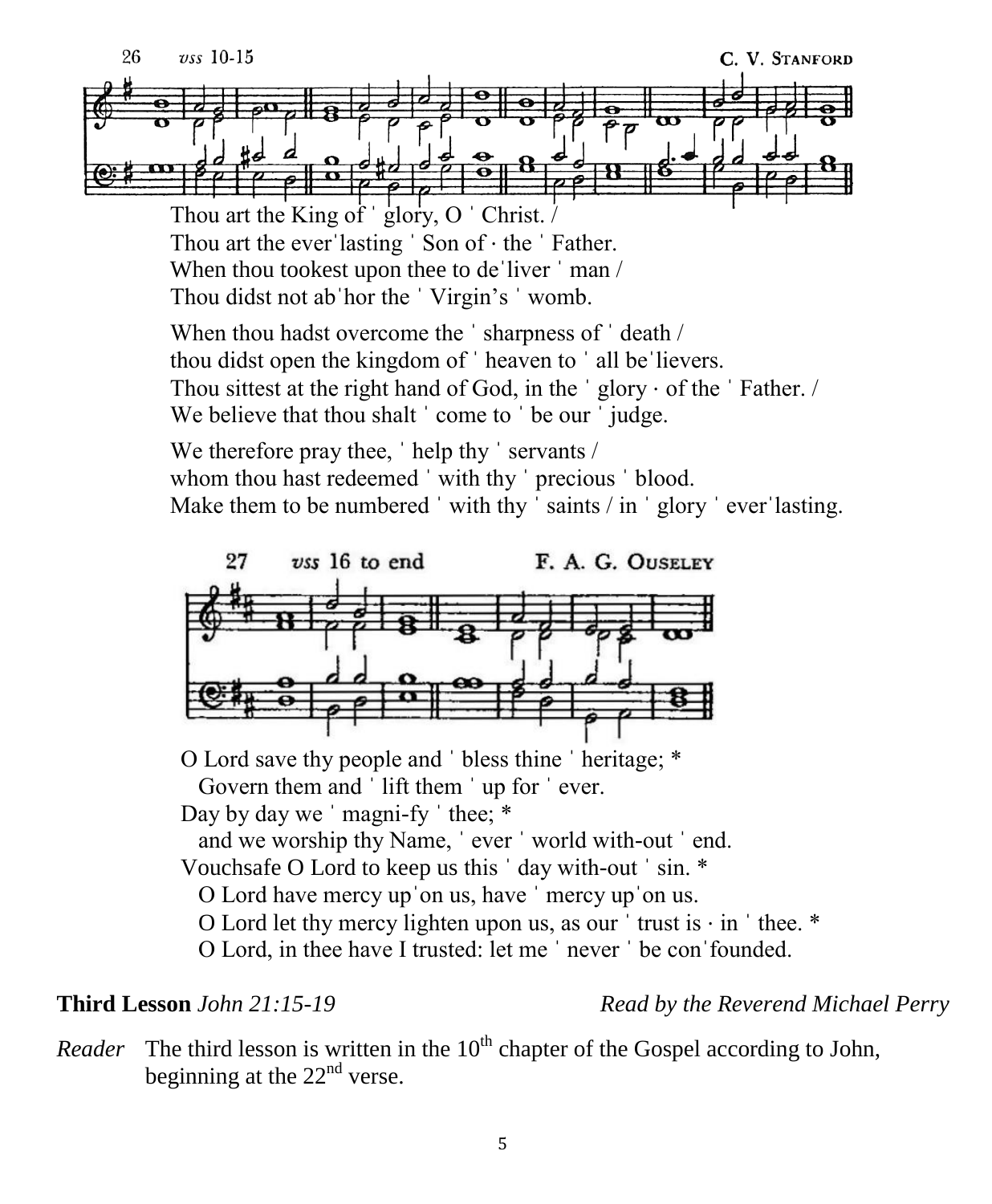When they had finished breakfast, Jesus said to Simon Peter, 'Simon son of John, do you love me more than these?' He said to him, 'Yes, Lord; you know that I love you.' Jesus said to him, 'Feed my lambs.' A second time he said to him, 'Simon son of John, do you love me?' He said to him, 'Yes, Lord; you know that I love you.' Jesus said to him, 'Tend my sheep.' He said to him the third time, 'Simon son of John, do you love me?' Peter felt hurt because he said to him the third time, 'Do you love me?' And he said to him, 'Lord, you know everything; you know that I love you.' Jesus said to him, 'Feed my sheep. Very truly, I tell you, when you were younger, you used to fasten your own belt and to go wherever you wished. But when you grow old, you will stretch out your hands, and someone else will fasten a belt around you and take you where you do not wish to go.' (He said this to indicate the kind of death by which he would glorify God.) After this he said to him, 'Follow me.'

*Reader* The word of the Lord.

# *All* **Thanks be to God.**

**Jubilate Deo:** *Sung by all. Please stand.*



 $1$  O be joyful in the Lord,  $\dot{\ }$  all ye  $\dot{\ }$  lands:

\* serve the Lord with gladness, and come before his ˈ presence ˈ with a ˈ song. <sup>2</sup> Be ye sure that the  $\vert$  Lord  $\cdot$  he is  $\vert$  God;

\* it is he that hath made us, and not we ourselves; we are his people, ˈ

and the  $\dot{\ }$  sheep of  $\cdot$  his  $\dot{\ }$  pasture.

 $3$  O go your way into his gates with thanksgiving, and into his  $\prime$  courts with  $\prime$  praise;

\* be thankful unto him, ˈ and speak ˈ good of ⋅ his ˈ Name.

 $4$  For the Lord is gracious, his mercy is  $\degree$  ever  $\degree$  lasting;

\* and his truth endureth from gene ˈ ration to ˈ gene ˈ ration.

Glory be to the Father, and ' to the ' Son / and ' to the ' Holy ' Ghost;

As it was in the beginning, is now and  $\degree$  ever  $\degree$  shall be / world without  $\degree$  end. A  $\degree$  men.

# **The Apostles' Creed –** BCP p. 10

*Officiant* I believe in God

*All* **the Father Almighty, maker of heaven and earth: and in Jesus Christ his only Son our Lord,who was conceived by the Holy Ghost, born of the Virgin Mary, suffered under Pontius Pilate, was crucified, dead, and buried: he descended into hell; the third day he rose again from the dead; he ascended into heaven,**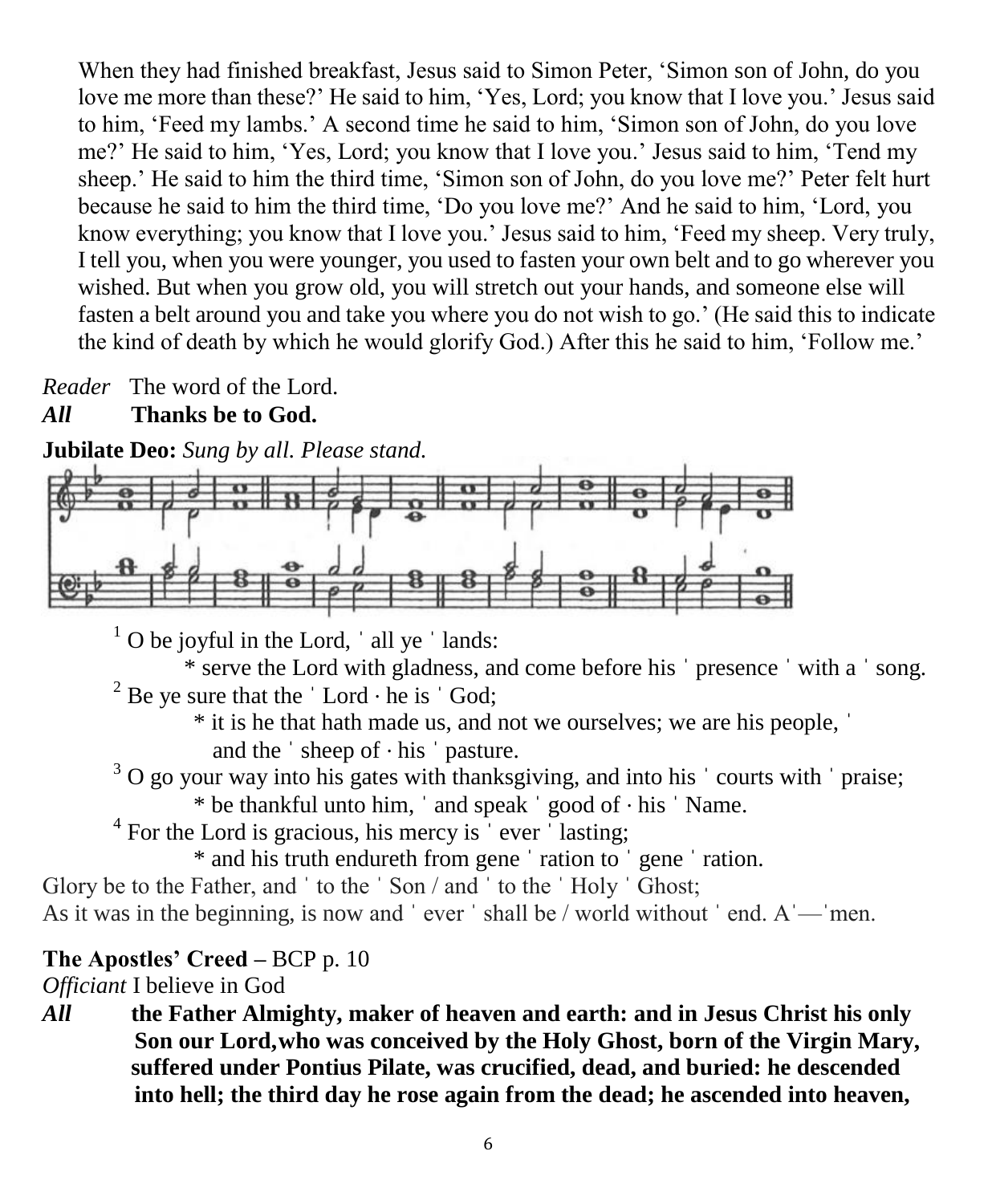**and sitteth on the right hand of God the Father Almighty; from thence he shall come to judge the quick and the dead. I believe in the Holy Ghost; the holy Catholic Church; the Communion of Saints; the Forgiveness of sins; the Resurrection of the body, and the Life everlasting. Amen.**

*Officiant* The Lord be with you;

*All* **And with thy spirit.**

*Officiant* Let us pray. *Please kneel as able.*

*Officiant* Lord, have mercy upon us.

*All* **Christ, have mercy upon us.**

*Officiant* Lord, have mercy upon us.

*Officiant* Our Father

*All* **who art in heaven, hallowed be thy name, thy kingdom come, thy will be done, on earth as it is in heaven. Give us this day our daily bread; and forgive us our trespasses, as we forgive them that trespass against us; and lead us not into temptation, but deliver us from evil. Amen.**

*Officiant* O Lord, show thy mercy upon us;

*All* **And grant us thy salvation.**

*Officiant* O Lord, save the Queen;

*All* **And mercifully hear us when we call upon thee.**

*Officiant* Endue thy ministers with righteousness;

*All* **And make thy chosen people joyful**.

*Officiant* O Lord, save thy people;

*All* **And bless thine inheritance.**

*Officiant* Give peace in our time, O Lord;

*All* **And evermore mightily defend us.**

*Officiant* O God, make clean our hearts within us:

*All* **And take not thy Holy Spirit from us.**

**Collect of the Day –** BCP p. 283

**Collect for Peace –** BCP p. 11

**Collect for Grace –** BCP p. 12

**Anthem** *O Rest in the Lord* **FELIX MENDELSSOHN** 

O rest in the Lord, wait patiently for Him, And He shall give thee thy heart's desires. Commit thy way unto Him, and trust in Him, And fret not thyself because of evil-doers.